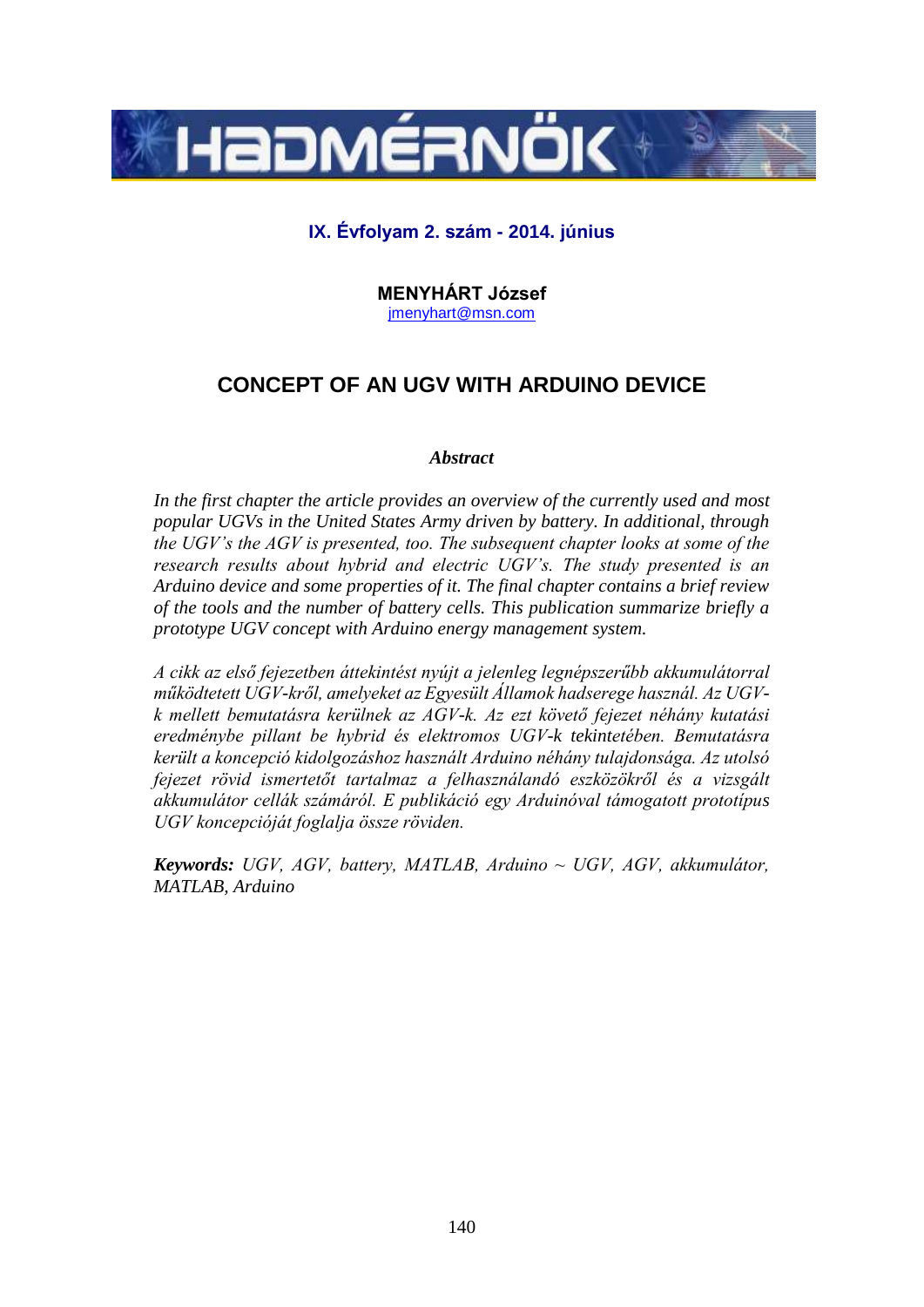#### **INTRODUCTION**

The mobile robots and autonomous vehicles got a high level evolution in the last few years. We use these robots and machines widely all over the world thanks for the developments.

The role of autonomous vehicles and robots in the battlefield and the industy is unquestionable. Lots of complex research trends works on the develope of air, ground and underwater autonomous vehicles. There is a series of papers from Prof. Szabolcsi deriving requirements for the UAV applications [20, 21, 22], and UAV certification procedures [14, 15]. An effective UAV solution requires indentified models. Szabolcsi derived procedure for the UAV model identification [19]. Using identified UAV models Szabolcsi derived flight control systems of the UAVs [17, 18]. For large UAVs Szabolcsi derived mathematical models consisting of both rigid body and elastic body model components [16].

Tha unmanned ground vehicles (UGV) makes new perspectives in military, space and heavy industry. Thanks for the fast spread we can see many research about the robots energy managemant system and maintenance.

Nowodays the military and industry researhes focus on the energy management and the availability maximizing of the robots and autonomous vehicles.

If UGV's battery life gets longer health in battlefield the soldiers get a better support in the military actions. This option also good for the factories, because their machine can be work more time on the shopfloor.

Oil and other energy crisises had shown importance of the new alternative energy sources. One of the most important type of these resources is the electrical energy. Nowadays a lot of hybrid cars, UGVs and AGVs use this type of energy source. Everybody knows the fact that ranges of these vehicles are far away from conventional vehicles. In order to get better efficiency and usability a lot of energy management system developed by military, car and robot industry. Developers try to achive a sustainable results in this topic regarding the rapidly developing electronic systems.

#### **UGV AND AGV**

The robots of today are not important their design eg. humanoid robot. Robots are maid in different size and designed for their function. One of the main important things is the robot computer. The robots have controlled partly or wholly by this computer, which is connected to various sensors, motors and actuators. [1] [2]

The robots which are used for tactical purpose are low and relatively small sizes. Expectations for these robots are the followings: they are able to move with high mobility on a different type of terrain. The military robots contain a many sensors. These sensors can be capable for voice and video transmission. Some of these robots installed with chemical detectors, which is important in hazardous conditions. Some of the robots are equipped with weapons. Nowadays these weapons are controlled by soilders. The following will be some type of UGV<sup>1</sup>s peresented, they are used by the U.S. Army. [1] [2]

The most widely used military UGV bears the TALON name (Figure 2.). These kind of robot is product of Fosterm-Miller, which is an American company: the UGV manufactured and developed in the United States. [2] [3]

1

<sup>&</sup>lt;sup>1</sup> UGV: Unmanned Ground Vehicle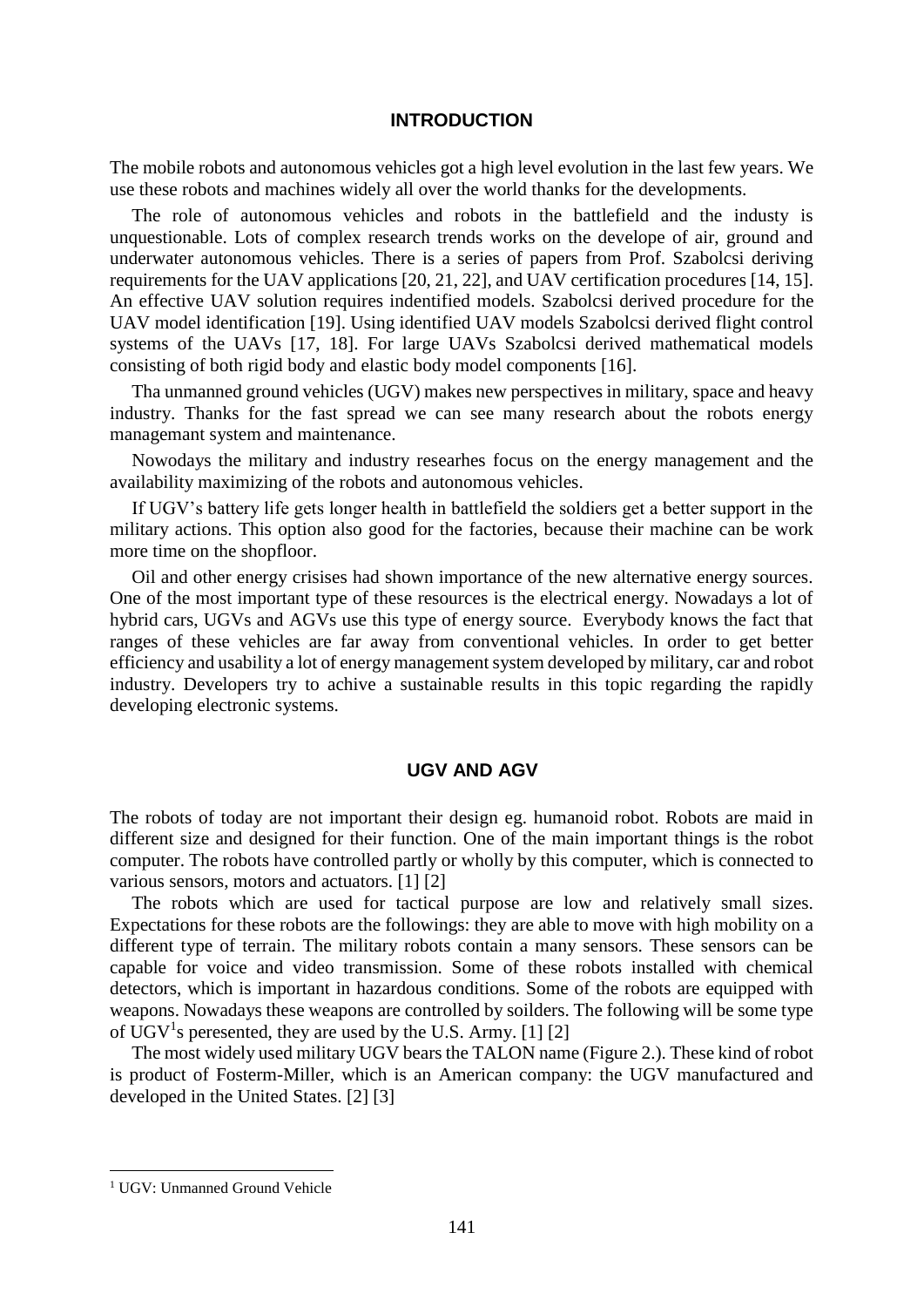

**1. figure:** TALON [2]

Tecnical parameters of the robot [2] [3]:

- $-$  Height: 27,9 to 150 cm
- $-$  Width: 57.2 cm
- $-$  Length: 86.4 cm
- Weight: from 34 kg to 54 kg
- $-$  Maximum speed: 8,3 km/h

Energy source [2] [3]:

- Nickel metal hybride battery ~3.5 hours battery life (rechargeable)
- Lithium ion battery ~8 hours battery life (rechargeable)
- Alkaline battery ~1 hour battery life (non-rechargeable)

The robot can have some kind of bodywork what depends on the configuration. The robot system is extremely mobile device, what is result of the bodyworks. The UGV can be mounted with firearm, camera and any other sensor or weapon depend on the task. The soldiers are able to deliver the robot on their back due to the relatively low weight (Figure 2.). [2] [3]



**2. figure:** TALON backpack [4]

This type of robot family is always controlled by humans with a joystick. The TALON robots excellent usabaility show in both several war theatre applications and in disaster zone eg.: Iraq, Afghanistan, WTC Ground Zero, Bosnia etc. [2]

PACKBOT robots also used in the U.S. Army. This robot is significantly smaller than the already described above TALON robot family. The design of the robots are aligned to the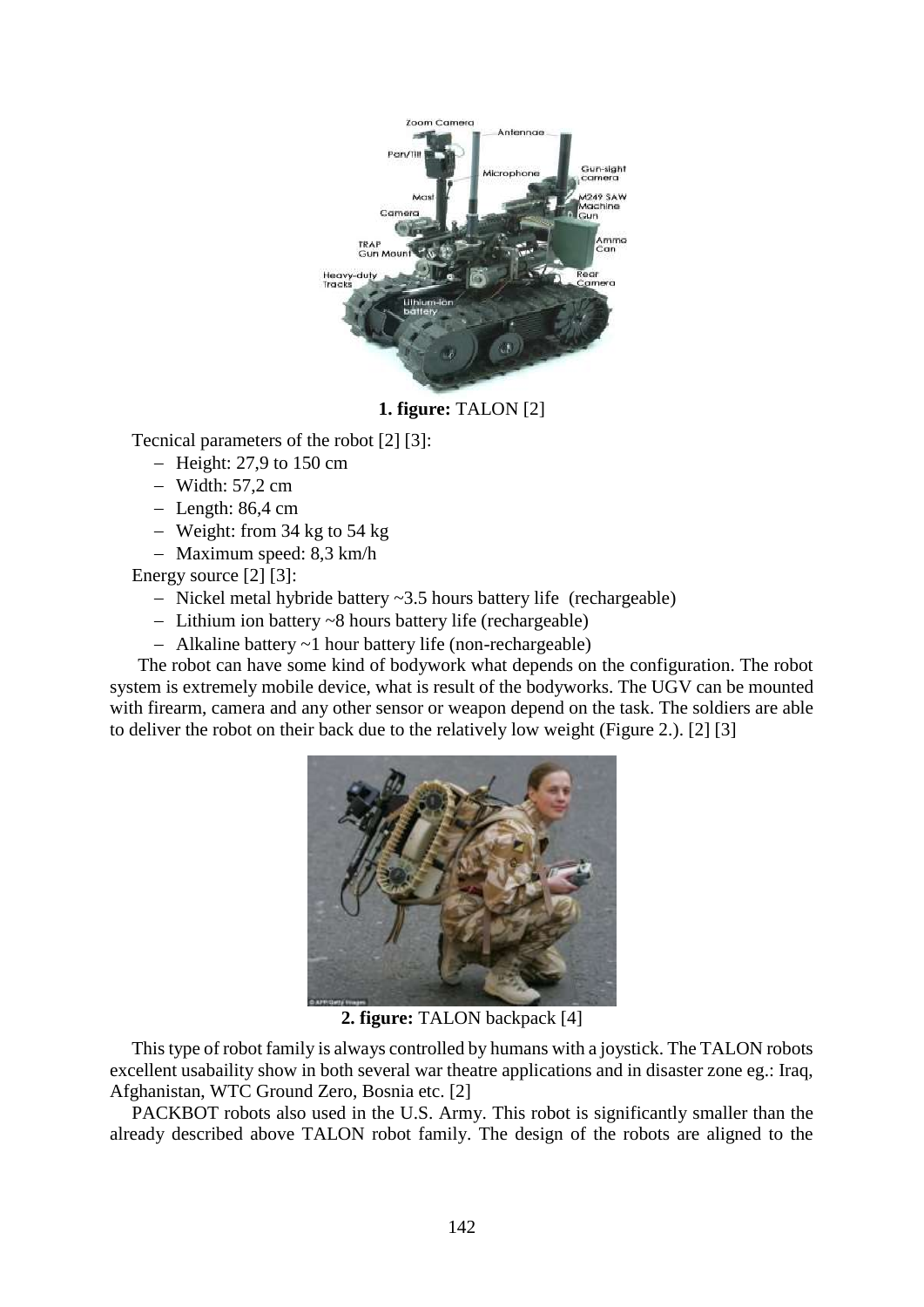standard military backpack (MOLLE<sup>2</sup>). PACKBOTS use Pentium processors and GPS system, its weight is not more than 400 grams and it can be run at the spped of 13 km/h (Figure 3.). [2]



The PACKBOT is specially designed for reconnaissance purpose, but it also suitable for other operations. Thanks for the design after a band drop or landing, it is able to continue the mission. [2]

The MATILDA (Mesa Associates Tactical Integrated Light Force Deployment Assembly) robot is made and developed by Mesa Robotics company (Figure 4.). [2]



**4. figure:** MATILDA [2]

The robot has various loads as manipulators, cameras, sensors, or it can work as a transport vehicle. [2]

Technical parameters of MATILDA UGVs [2]:

- Height: 30cm
- Width: 53 cm
- Length: 76 cm
- Weight: 28 kg
- Maximum speed: 3,6 km/h

Energy source [2]:

1

- DV Nickel metal hybride battery (rechargeable)
- DC Nickel metal hybride battery.

The presented robot type is driven by electricity. There are robots which are bigger then the presented ones, and they are driven by diesel fuel. The energy management systems are necesserary for safety and to maximize the robots operation time.

<sup>2</sup> MOLLE: Modular Lightweight Load Carryin Equipment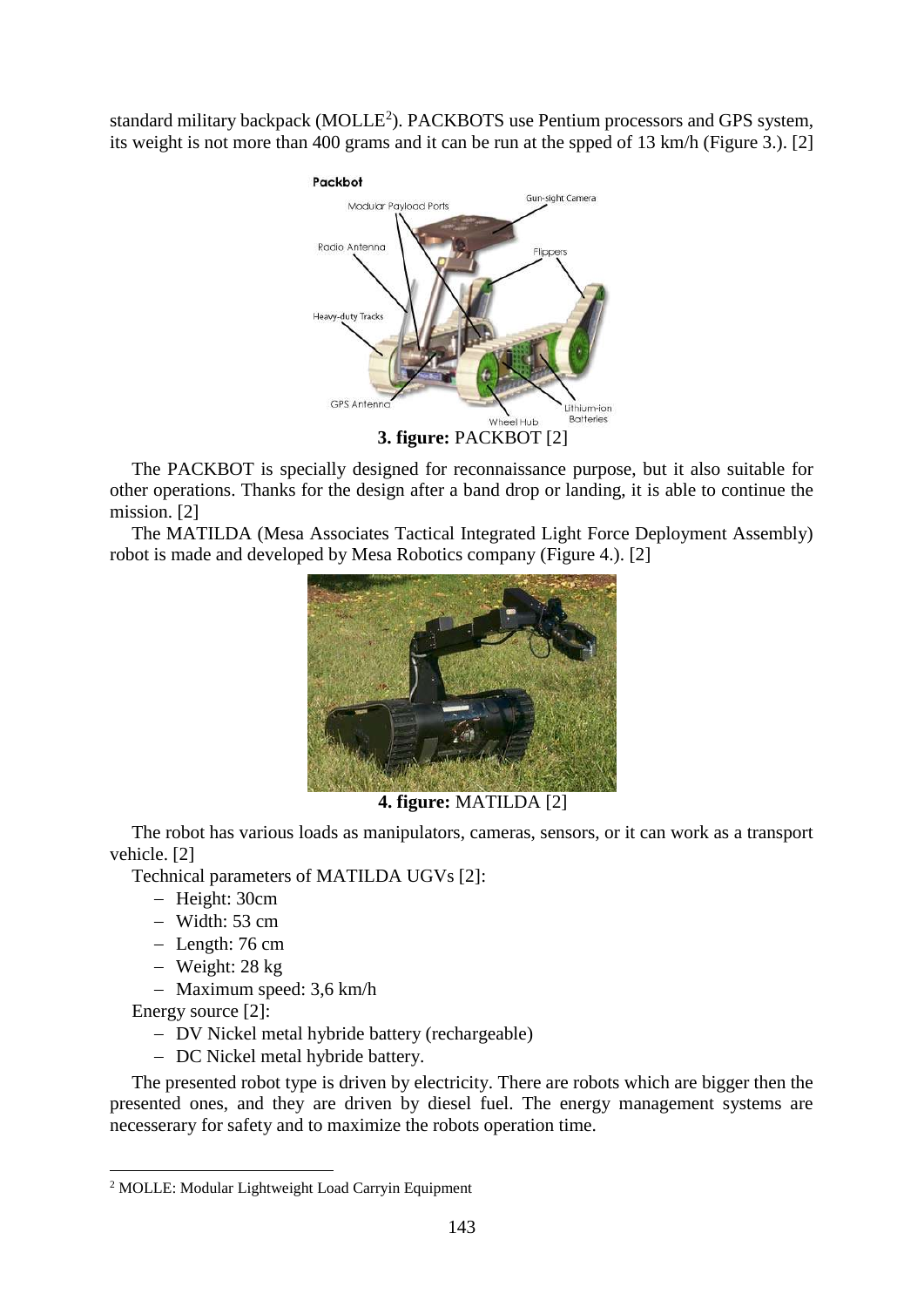These systems have to control and regulation the battery packs or cells. Combat or reconnaissance UGVs can be take a higher level support for the military forces on the battlefield or during any other military actions [2].

The AGV (Figure 5.) is an acronym which is made up of Automated Guided Vehicle. The AGVs same like the UGVs but these systems follow a line or a mark on the floor or an optical signal eg. laser beam. They use this markers for movement orientation. [5] [7] [8]

These robots usually used in industry. The robots transport cargo between warheouse and the workstations. Nowodays these types of robots often can be seen in hospitals, offices or in residental buildings. [5] [7] [8]



**5. figure:** AGV [6]

The American Society of Safety Engineers (ASSE) had defined the AGV is follows [5] [7] [8]:

- Machines without driver which moves along a pre-programmed way with sensors and navigation tools;
- Vehicles with automatic control system;
- Vehicles without drivers, they pre-programmed to be able to follow a path.

The development of AGVs dating back to 1950. The first development project was made by the Grand Rapids company in Michigan. The same events happened in Europe in the 1970s. [5] [7] [8]

The AGVs nearly operate like the UGVs. They can move point to point to carry out their duties. Most of the UGVs are set to solve difficult and dangerous tasks like disarming bombs. AGV's are used to perform much easier tasks. They moslty used when essentially important the stable and long term operations, eg. factories, office buildings. [5] [7] [8]

The AGV systems include the followings [5] [7] [8]:

- On board controller: it responsible to start and stop functions, to control the speed of the robot (speed up and down, breaking) and conditon monitoring of the vehicle;
- Management system: planning, scheduling and traffic control;
- Communication system: the communication system gets data about the vehicle status and position, and sends it to the central unit and back. This system also monitoring the worphases of the AGV;
- Navigation system: navigate the AGV.

If these robots get failure the companies can lost millions. The AGVs also need an energy management system to avoid this problem. [5] [7] [8]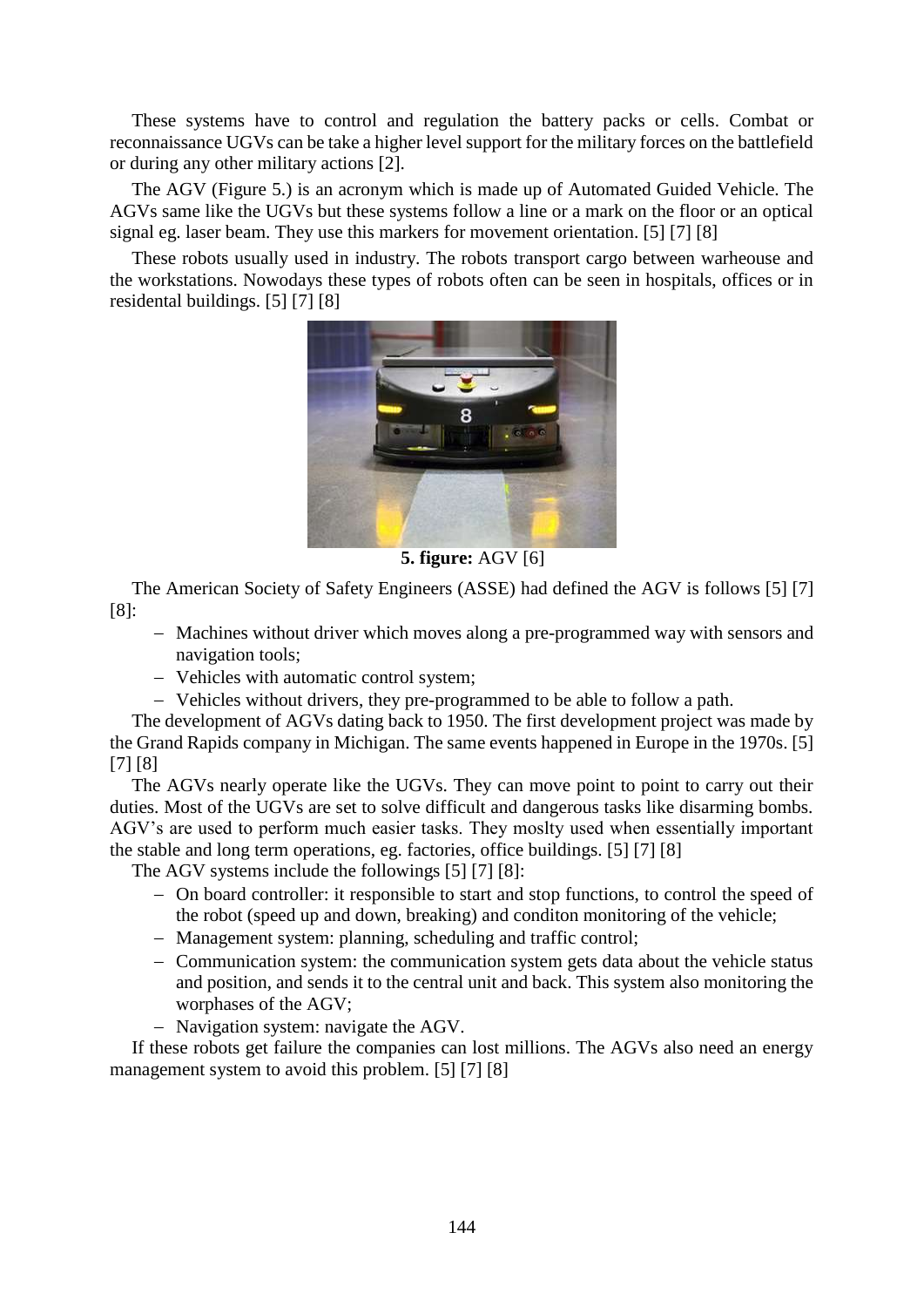#### **INTELLIGENT ENERGY MANAGEMENT**

The study from Bugár M., Stanák V., Ferencey V. describe a hybrid powered UGV, which is powered with a 2000 cc diesel engine and electric motors. They explain the importance of loud and soft or stealth modes importance in tactical applications. It is an important property in military systems. One of the most important property is the silent mode. They explain this mode when importance odf the mission is maximezed. There are a lot of opportunities to develope combat robots if the steath mode has better quality. [9]

In the summary can be read the forces which affect on the UGV like eg: gravity, aerodinamics etc. The article contains a description about a different type of ground/soil condition, speed and engine power relations. They also mentioned that fuel cell and electric hiybrid systems for new developing is a promising way. [9]

Hiemaa M. and Tamra M.'s main research topic is the Li-ion batteries recharge strategies and how can they use better the batteries when the vehicle is enroute. They separated other batteries for electrical systems and others for the drive system. They presented more ways of electrical connections about the batteries like: Limp Home mode and Primary and Secondary Chain. Theirs study mentioned different type of loads. In some cases the system takes voltage from all batteries and sometimes only from the most charged. The solar panel referred to a secondary source. [10]

The study devoted a special attention to  $PNR<sup>3</sup>$ . All UGV need to know where is the point where they can not turn back to the start point. [10] A study made at The Ohio University study also contains a description about an ideal regulation of charge control. The researches of the university used Fuzzy logic to determine the ideal values. [11]

#### **ARDUINO**

The Arduino is an open source development platform which is based on Atmel AVR microcontroller. The equipent is relatively widespread thanks to the simple programming and configuration. [12]



**6. figure:** Arduino UNO [12]

The programs can be prepared in a virtual development environment (IDE), which can be loaded and tested on computer, and, it is easy to download to the controller on an USB port. [12]

The IDE is a cross platform which is written in JAVA. The device can be programmed by C and C++. [12]

1

<sup>3</sup> PNR: Point of No Return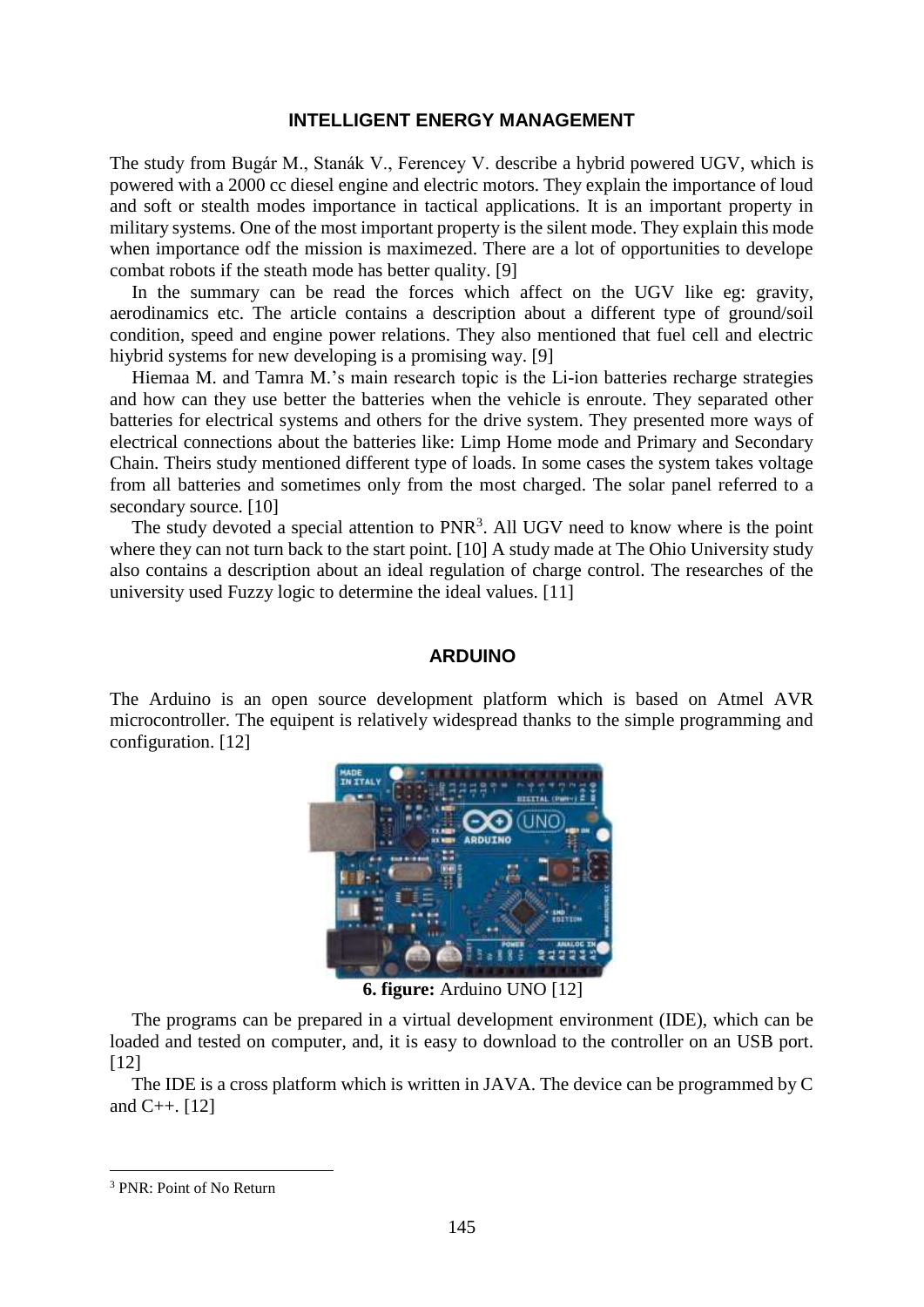The Arduino is supplemented by various shields [12]:

- Ethernet Shield
- Wifi Shield
- Proto Shield
- GSM Shield
- Motor Shield

These features can give more functions to the basic device. [12]

## **A CONCEPT OF A NEW UGV – BASIC TERMS**

The purpose and future work of the author is to draw a brand-new concept of a the UGV designed and constructed by the author. This preliminary study is the basic one allowing to find new areas of applications both in military and non-military fields.

The most of the UGVs are driven by Li-batteries, this fact is also proven in the literature research. The next problem being investigated and solved by the author is the conceptual design of the optimal energy management system applied on-board of a new UGV/AGV. The energy management control described above is to use an Arduino UNO hardware. The data which measured by Arduino will be processed using MATLAB and the regulation is also will be solved with MATLAB Control System Toolbox software and leaning on Szabolcsi's textbook of [13].

The Arduino oversees 4 LiPo battery cells to simulate a variety of connections, emergency processes. Other parts of the UGV which also need electric supply get power from another battery pack. The UGV drive by 2 eletric engines. The UGV has rubber track.

The UGV includes 6 ultrasonic sensor for the measure of orientation and emergency stop simulation. The UGV will be made of aluminium and steel.

#### **CONCLUSION**

This paper describes the most popular battery powered UGVs in the United States Army. The study contains a description about their size, type of energy sources and fields of applications.

The article also describes the so-called AGV which are resemble to the UGVs because their main properties are the same. We can see that the proper use of the battery cells is an important research area.

The paper provides a glimpse into another energy management studies and their main research directions. The researches addressed more strategy depending on the end use. Also disclosed an Arduino controller with main properties and shields.

The author writes from a preliminary concept about a prototype UGV and its associated equipments and software which provides a possibility to energy managemant measuring.

#### **References**

- [1] Israel Defense Forces, The IDF Unmanned Ground Vehicle, 2012.12.06. url: <http://www.idfblog.com/2012/12/06/the-idf-unmanned-ground-vehicle/> Download: 2014.05.07
- [2] How stuff works, How Milityry Robots Work, (Ed Grabianowski) url: <http://science.howstuffworks.com/military-robot2.htm> Download: 2014.05.07.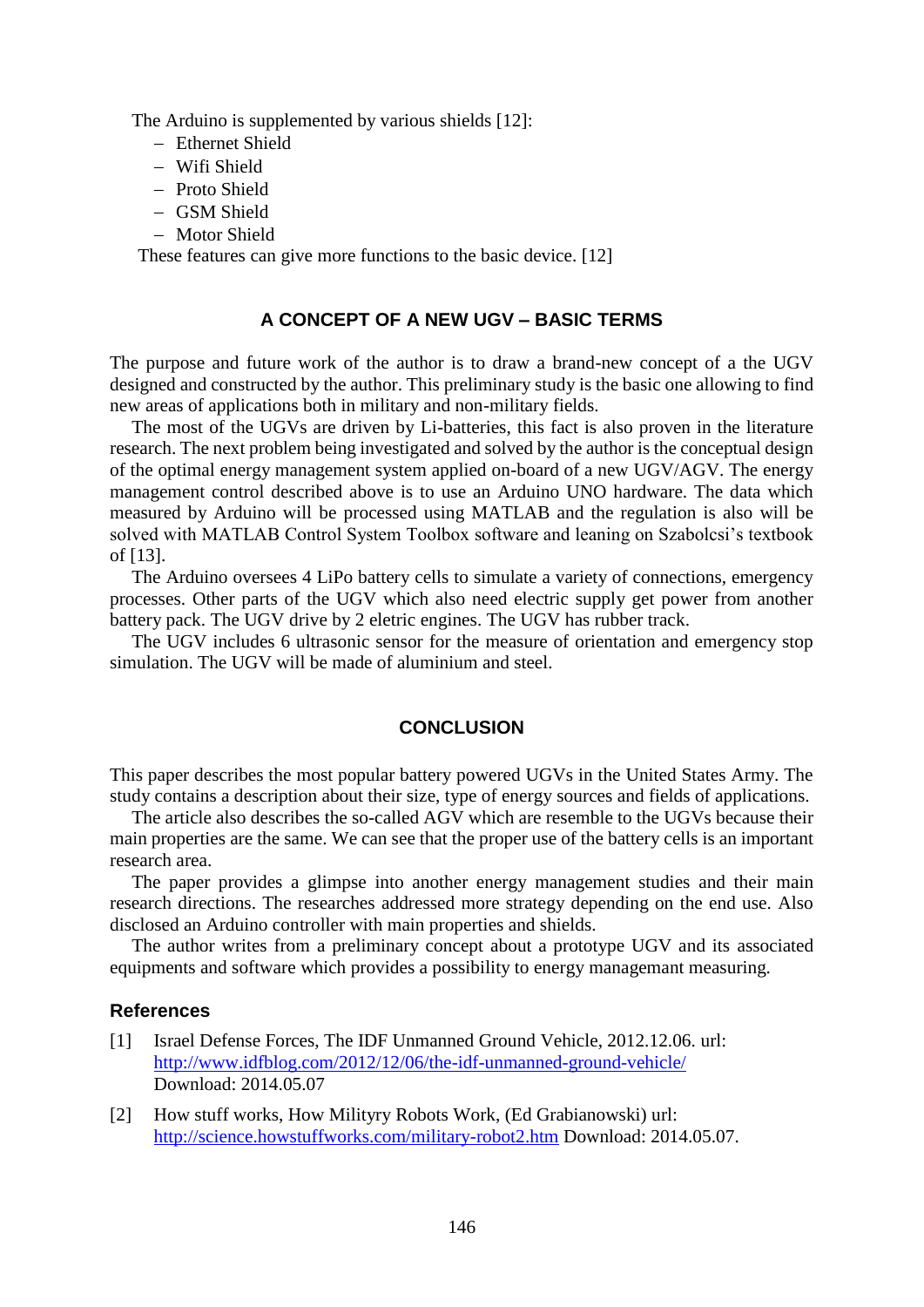- [3] Foster-Miller, A QinetiQ company, The Soldier's Choice TALON robots, url: [http://www.markdice.com/documents/TALON\\_Brochure.pdf](http://www.markdice.com/documents/TALON_Brochure.pdf) Download: 2014.05.07.
- [4] Risk assessment London, url: <http://www.riskassessmentlondon.com/userimages/Judithdragonrunner.jpg> Download: 2014.05.07
- [5] Zuria Zaidura Hassan, Automated Gudided Vehicle (AGV) Using 68HC11 Microcontroller, Faculty of Electrical & Electronics Engineering, Kolej University Kejuruteraan & Teknologi Malaysia, 2006., url: <http://umpir.ump.edu.my/112/1/cd2036.pdf> Download: 2014.05.06.
- [6] Mecalux logismarket, The industrial directory, Automated guided vehicle, url: [http://www.logismarket.co.uk/swisslog/automated-guided-vehicle/2129576422-](http://www.logismarket.co.uk/swisslog/automated-guided-vehicle/2129576422-345914680-p.html) [345914680-p.html](http://www.logismarket.co.uk/swisslog/automated-guided-vehicle/2129576422-345914680-p.html) Download: 2014.05.07.
- [7] P.A. Ioannou, H. Jula, C.-I. Liu, K. Vukadinovic, H. Pourmohammadi, E. Dougherty, Advanced Material Handling: Automated Guided Vehicles in Agile ports, Final Report, Task 1.2.6.1 for the Center for Commercial Deployment of Transportatin Technologies,2000, 2001, url: <http://www.usc.edu/dept/ee/catt/assets/001/68519.pdf> Download: 2014.05.06.
- [8] S. Berman, E. Schectman, Y. Edan,Evaluation of automatic guided vehicle systems, Robotics and Computer-Integrated Manufacturing, 2008, url: [http://www.ee.bgu.ac.il/~ivanier/publications/2008/Evaluation%20of%20automatic%20](http://www.ee.bgu.ac.il/~ivanier/publications/2008/Evaluation%20of%20automatic%20guided%20vehicle%20systems.pdf) [guided%20vehicle%20systems.pdf](http://www.ee.bgu.ac.il/~ivanier/publications/2008/Evaluation%20of%20automatic%20guided%20vehicle%20systems.pdf) Download: 2014.05.06.
- [9] M. Bugár, V. Stanák, V. Ferencey, Hybrid Powertrain Conceptual Design For Unmanned Ground Vehicle, Science & Military 1/2011 url: [http://www.aos.sk/casopisy/science/dokumenty/archiv/2011\\_1/cl2.pdf](http://www.aos.sk/casopisy/science/dokumenty/archiv/2011_1/cl2.pdf) Download: 2014.05.08.
- [10] M. Hiiemaa, M. Tamre, Intelligent Energy Management Of Unmanned Ground Vehicle, 7th International DAAAM Baltic Conference "Industrial ENGINEERIGN 22.24 April 2010, Tallinn Estonia url: [http://innomet.ttu.ee/daaam\\_publications/2010/Hiiemaa.pdf](http://innomet.ttu.ee/daaam_publications/2010/Hiiemaa.pdf) Download: 2014.05.08.
- [11] G. Rizzoni, S. Onori, Optimal Energy Management of Hybrid Electric Vehicles: 15 years of development at The Ohio State University, Center for Automotive Research and Department of Mechanical and Aerospace Engineering, Ohio State University, 2012.
- [12] Arduino, url:<http://www.arduino.cc/> Download: 2014.05.07.
- [13] Szabolcsi Róbert: Korszerű szabályozási rendszerek számítógépes tervezése, ISBN 978- 615-5057-26-7, Zrínyi Miklós Nemzetvédelmi Egyetem, 2011.
- [14] Szabolcsi Róbert: TUAV automatikus repülésszabályozó rendszer típus- és légialkalmassági tanúsítása, Hadmérnök, ISSN 1788-1919, 4/2013, VIII. évf., pp. 26-32, 2013.
- [15] Szabolcsi Róbert: Pilóta nélküli légijármű rendszerek légialkalmassági jellemzői, és a légialkalmassági tanúsítás követelményei Szolnoki Tudományos Közlemények, ISSN: 1419-256X, 2013/1, pp. 64-74., 2013.
- [16] Szabolcsi Róbert: Légijárművek aeroelasztikus lengései. Hadmérnök, IISSN: 1788- 1919, 2/2013, pp. 87-97., 2013.